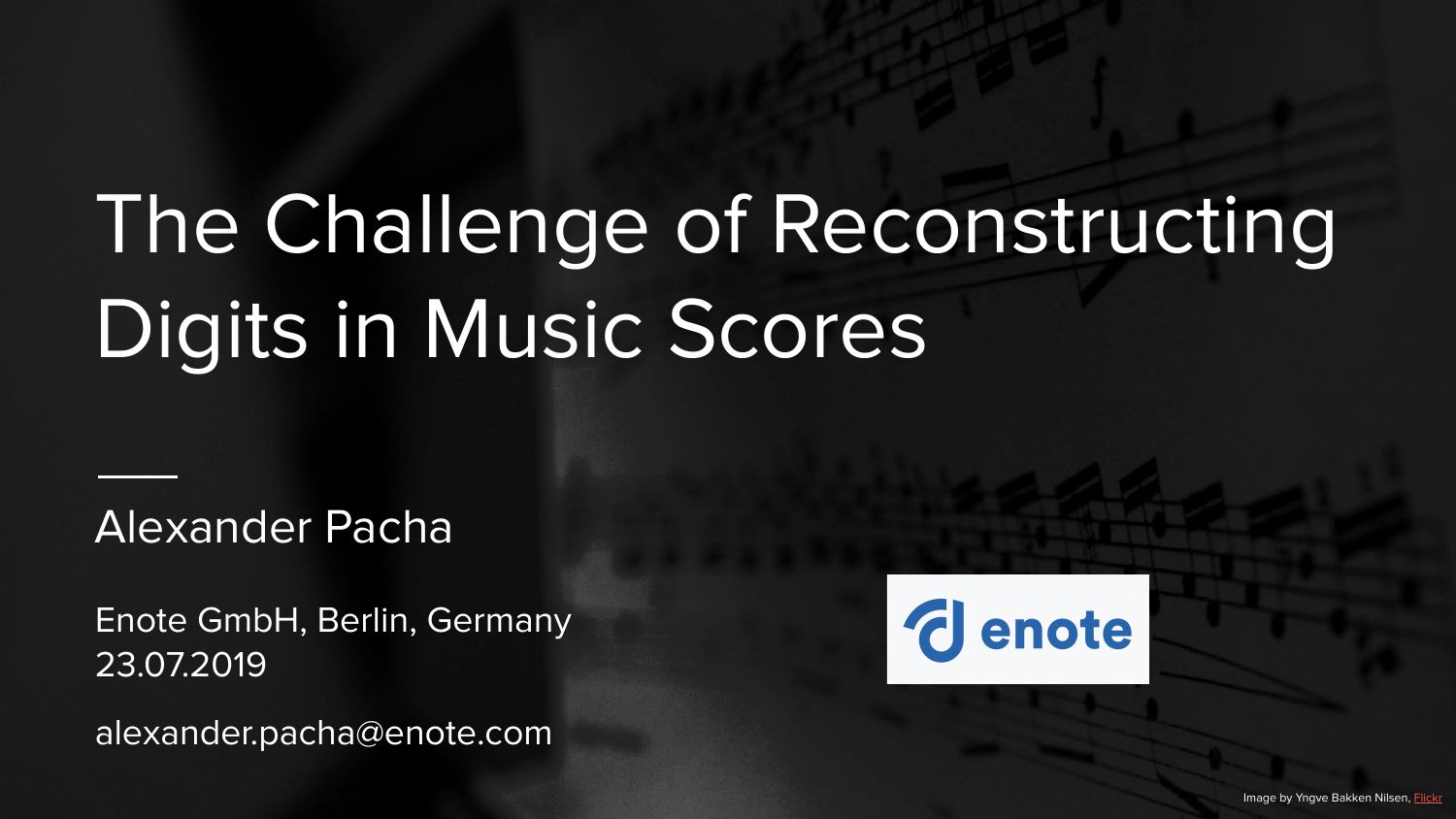## Why Digits?

Digits play an essential role in music scores and need to be reconstructed correctly



- Necessary objective in any Optical Music Recognition (OMR) system as they convey crucial semantics
- I worked on this particular problem (and have no good solution yet)
- Nice example of why OMR is so difficult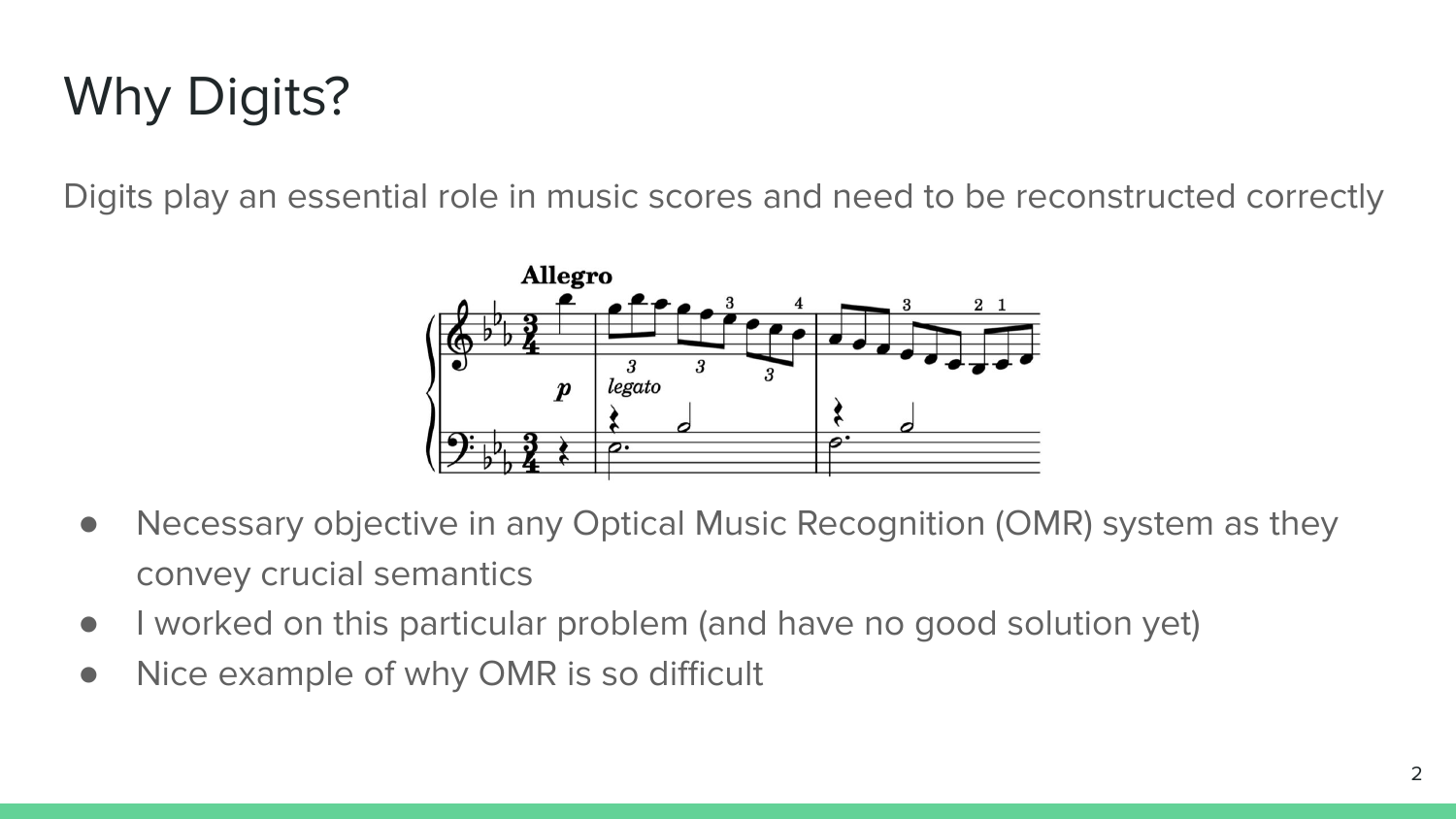### Digits in Music Scores

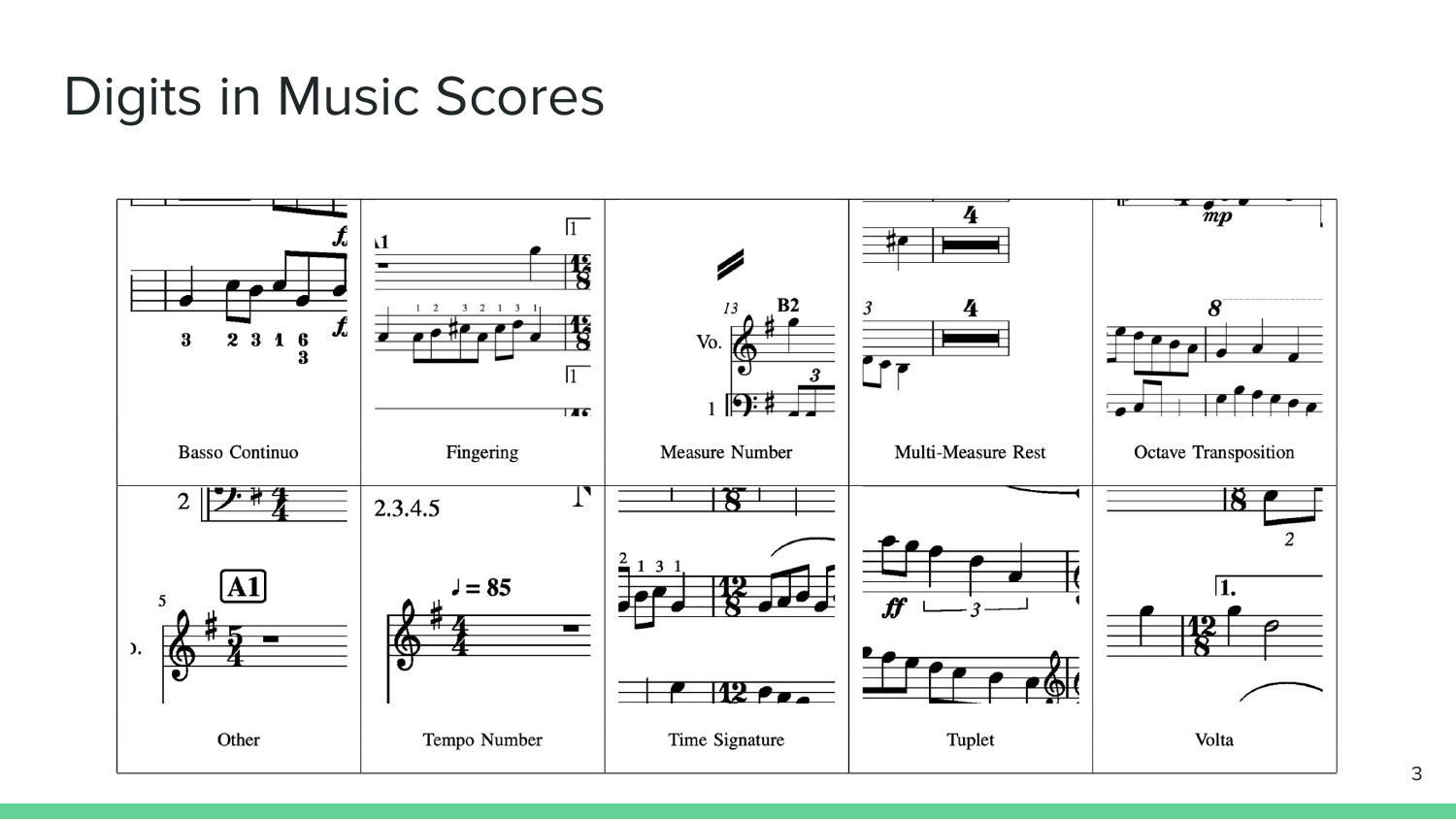### **Challenges**

- Find all digits and correctly recognize their value
	- Primarily a computer-vision Problem
	- Deep-Learning-based approach showing promising results
- Assigning digits to the right class
	- Computer-vision and musicological problem
	- Requires knowledge about musical rules and the visual and musical context

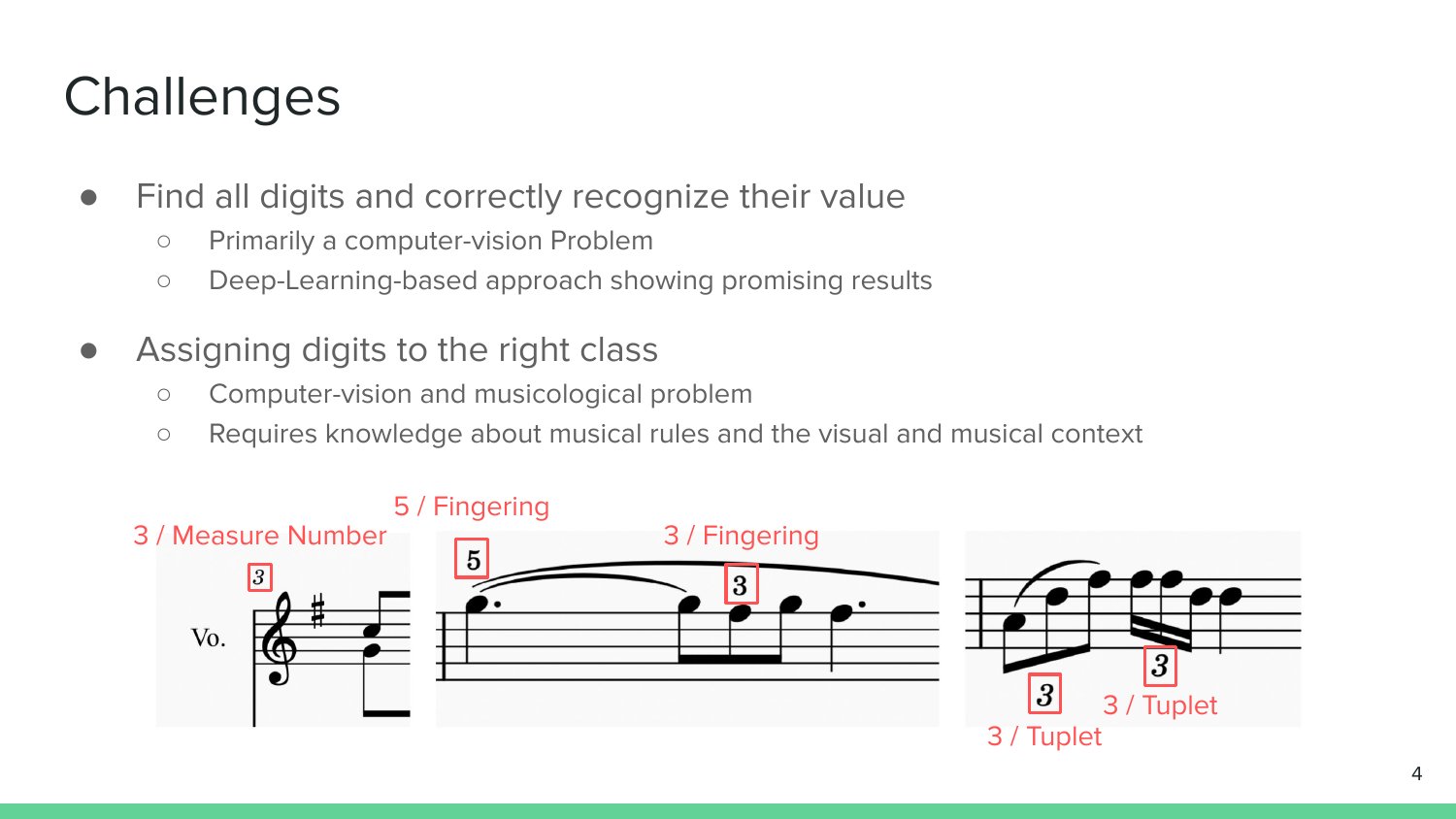## **Challenges**



- Missing digits
	- Musicians are expected to understand rule of good continuation
	- Primarily a musicological problem
	- Maschine must understand underlying rules and resort to most plausible explanation

#### **Ambiguities**

- Digits can have multiple plausible explanations
- Primarily a musicological problem
- Maschine must understand underlying rules and resort to most plausible explanation





#### 3 / Fingering & Tuplet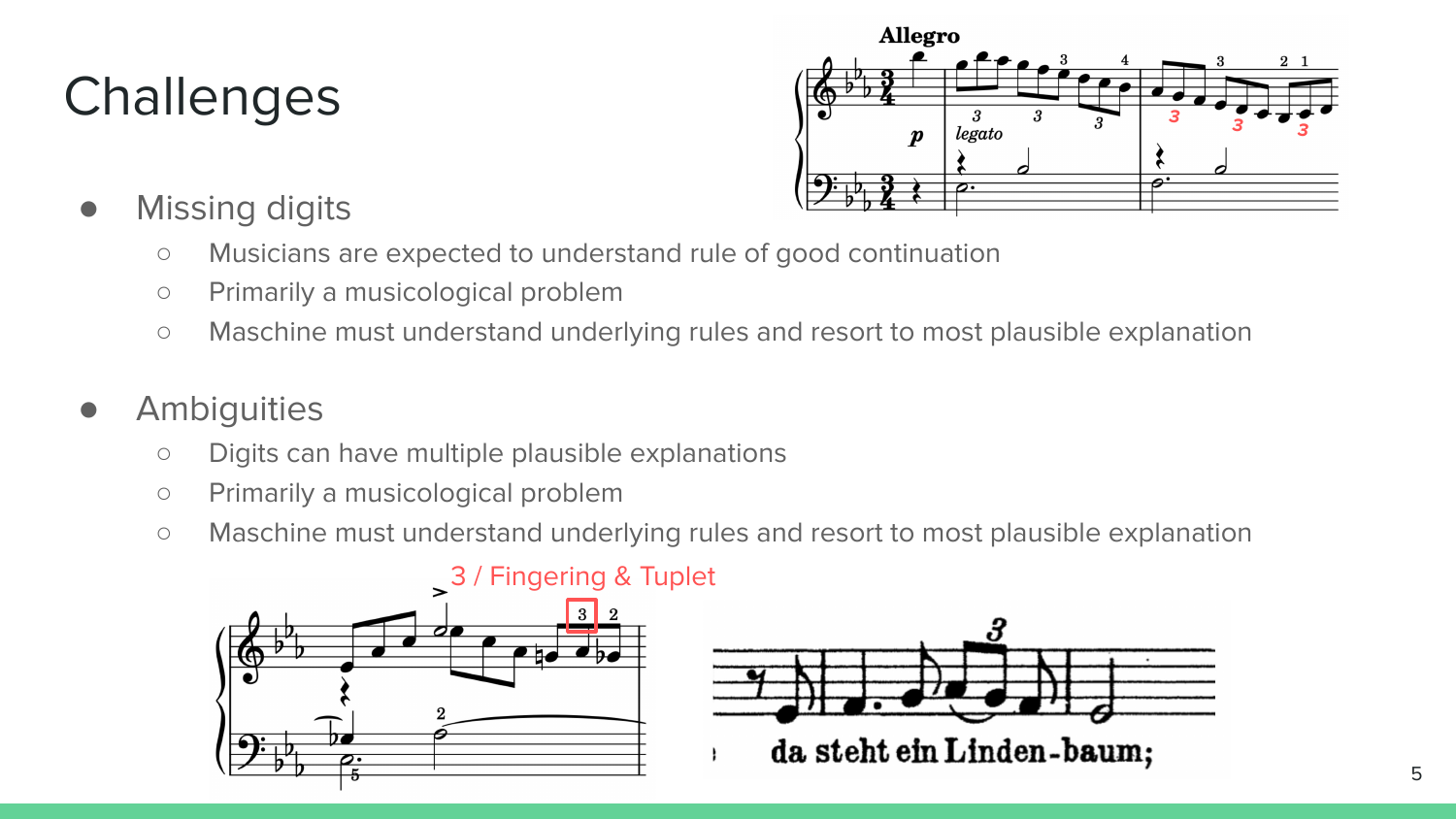# Digit Classifier with Deep Learning

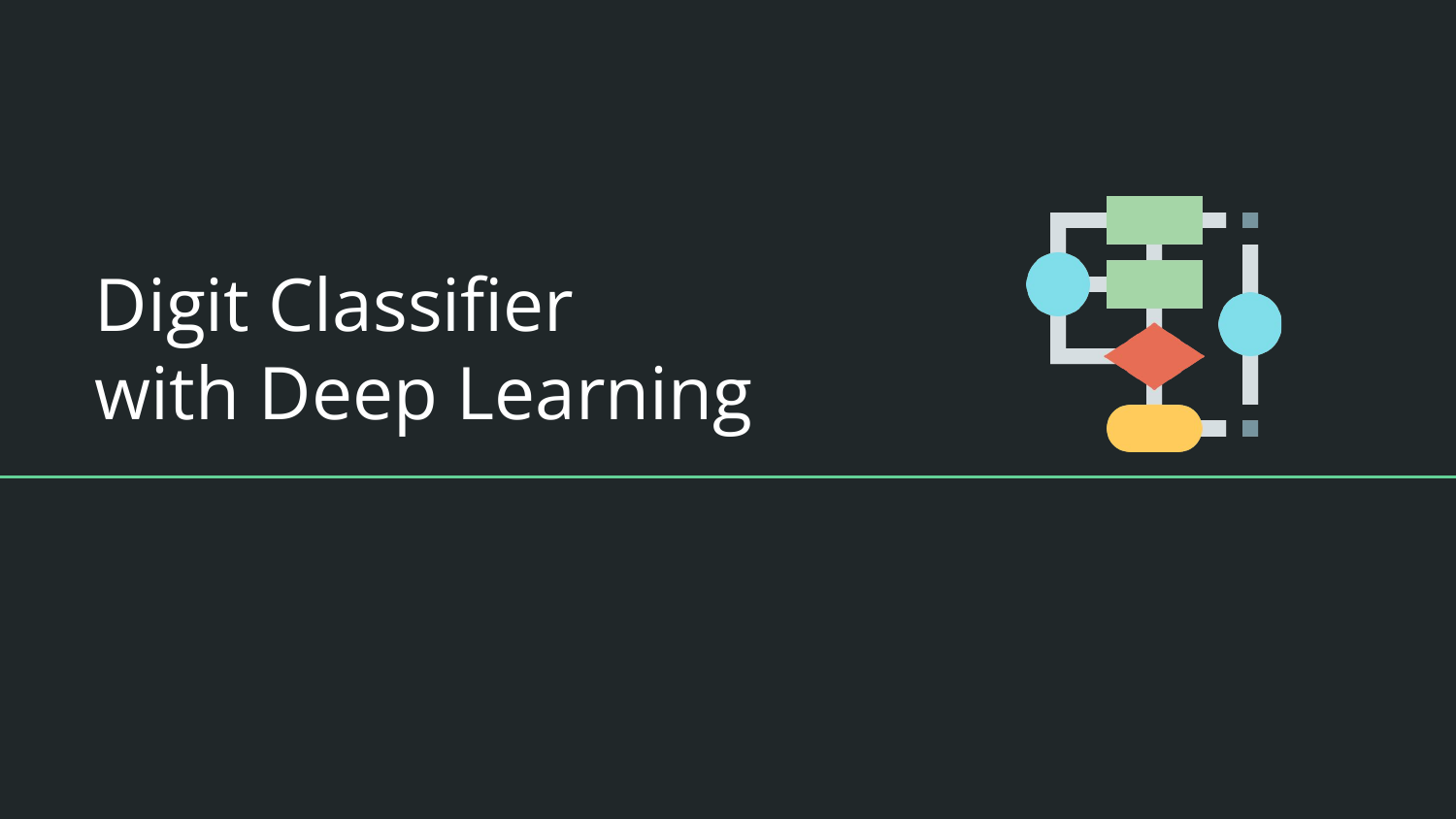## Digit Classification

- Digit classification can be formulated as image classification problem
	- Extracting regions of interest with digits in its center
	- Running a state-of-the-art image classification neural network (e.g., ResNet50)
- Additional information can be provided
	- The depicted digit (0-9)
	- A-priori probability of classes and/or combinations of values and classes
- Trained on dataset with over 10.000 synthetic samples and 7.000 manually annotated real samples





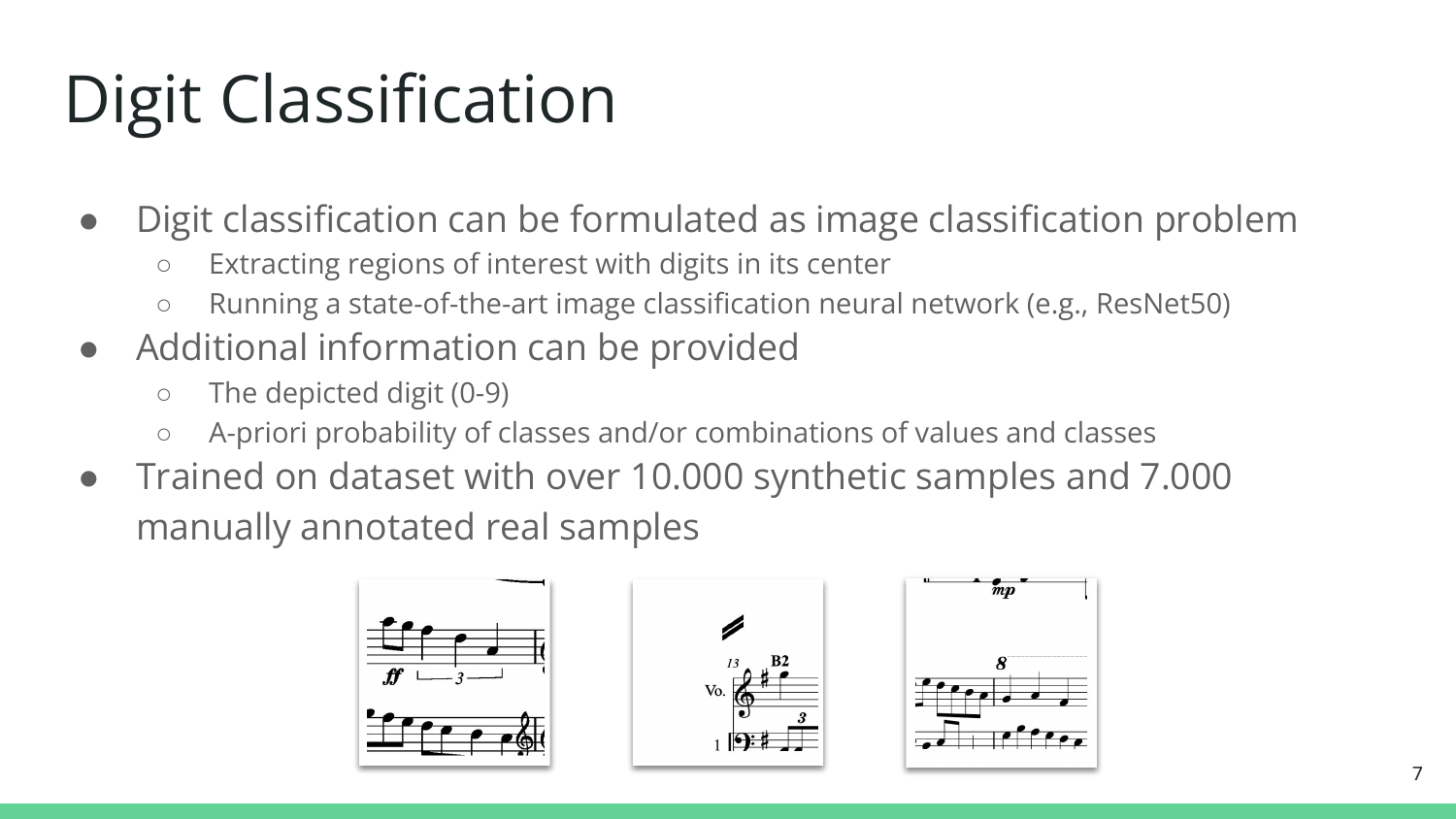## Results

- Training performance near 100% accuracy
- Real-world performance less than 60% accuracy

Potential reasons:

- Missing attention: network classified entire image instead of digit in center
- Synthetic samples did not match real-world distribution
- Contextual (musical) information is missing
- Ambiguities force network to approximate most likely case

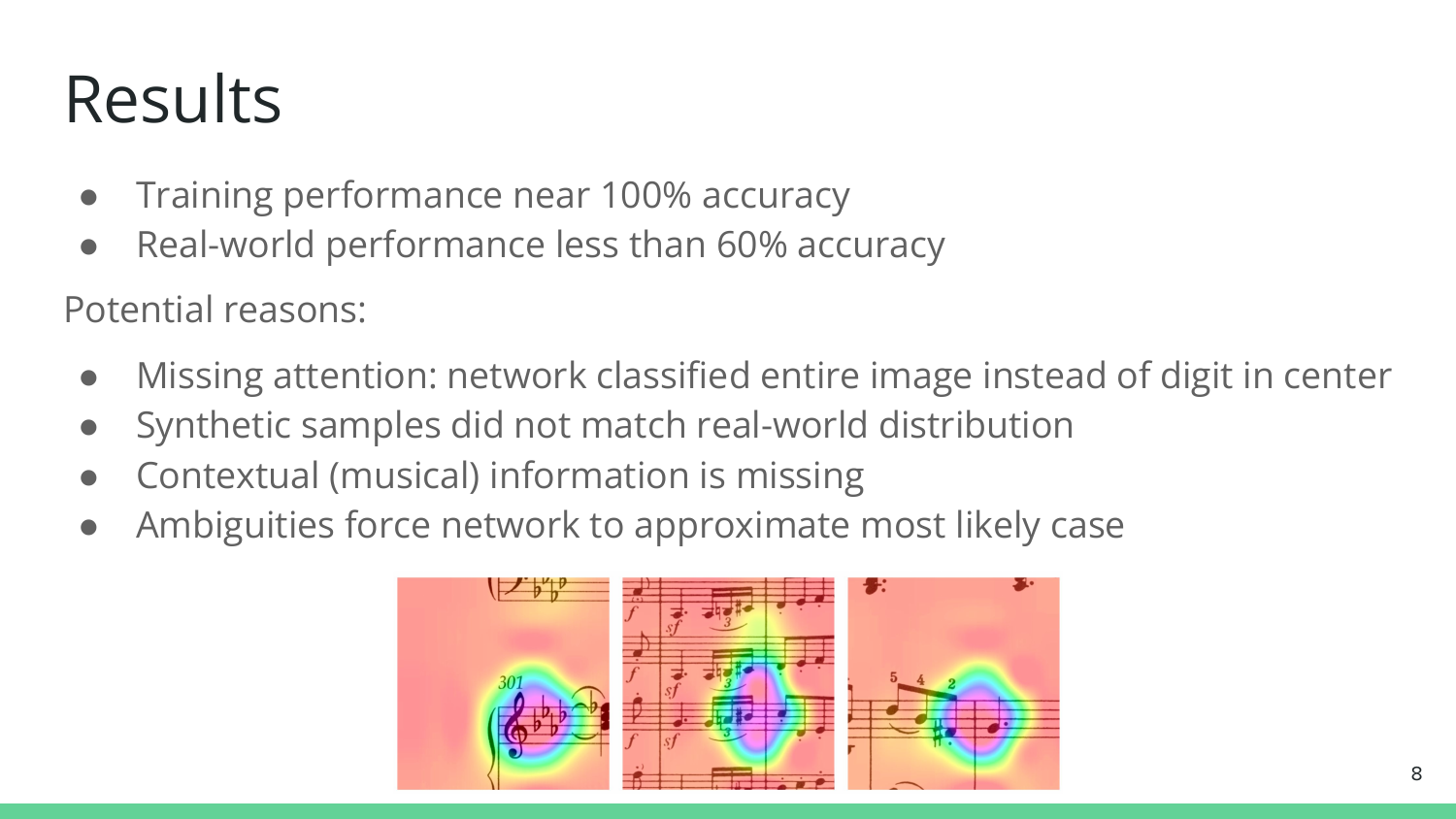# Summary

- Classifying digits is a crucial step in any OMR system
- Purely image-based approaches are insufficient
	- Highly context-sensitive
	- Implicit knowledge that needs to be deduced from previous bars
	- Ambiguities need careful examination (even by humans)
- Machine-learning-based approaches might provide a good initial classification, but must fuse with contextual information
	- Make sure that your network learns the right thing